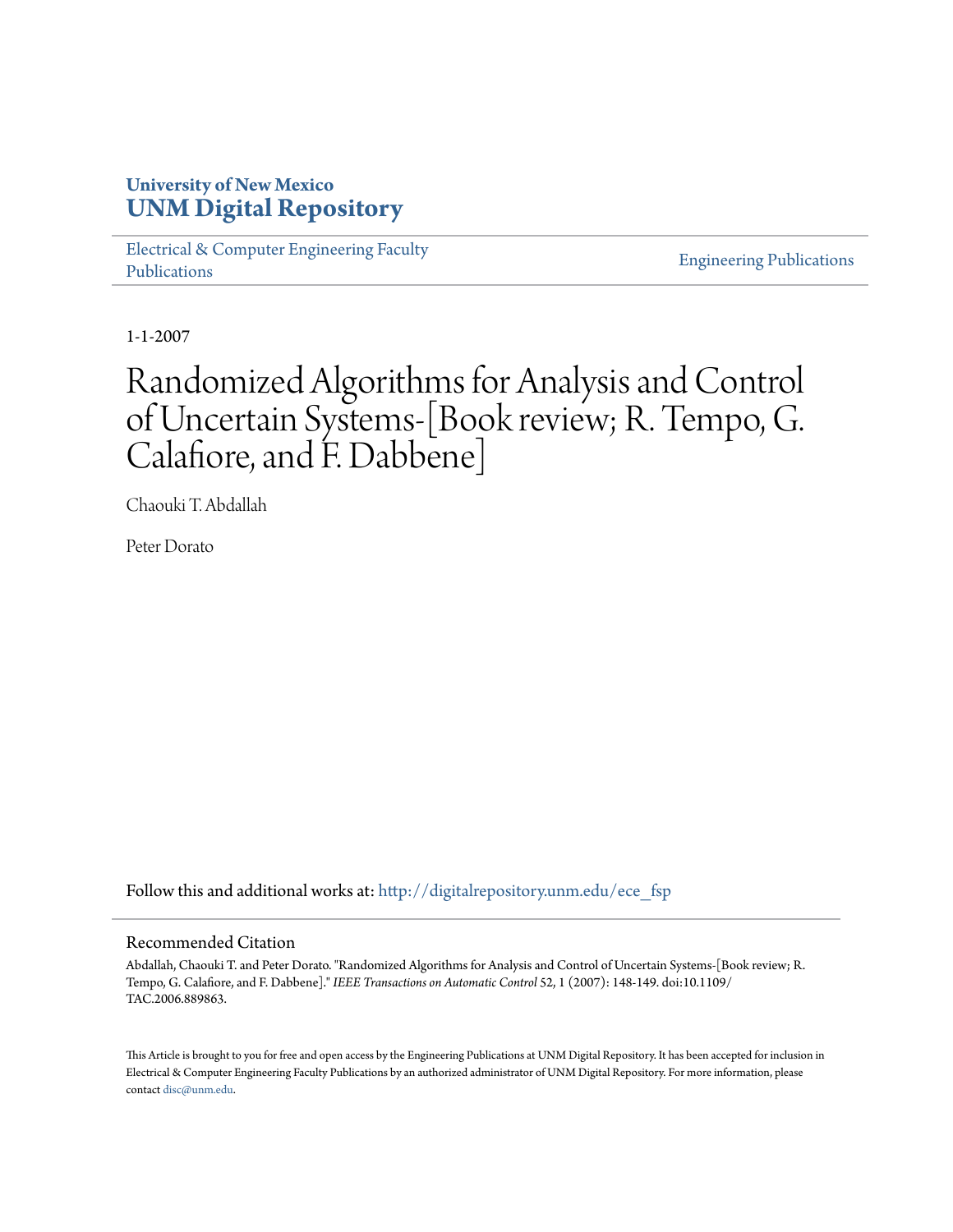emphases of this chapter are on the parts of the system that distinguished the Cornell team from its competitors and led to its success in competition.

#### III. A VERY USEFUL COMPENDIUM

This *Handbook* is an oasis of information, offering a mix of basic and advanced topics, new solutions and technologies arising from the most recent research efforts, and emerging trends to help the reader stay current in this fast-changing field of NECS. It gives the reader an opportunity to quickly and thoroughly scan the field in sufficient depth to provide both specialized knowledge and a broad background of specific information.

As mentioned earlier, characterizing NECS precisely and uniquely is a challenge itself. The book, the first of its kind, could be improved in a number of ways.

- A chapter is needed to highlight what is NECS and what are the challenges. A summary section in the beginning of every part is also necessary to guide the reader.
- Since the stochastic/random phenomena are ubiquitous in NECS, a chapter that covers basic probability theory and stochastic processes is desirable.
- The topics of some chapters overlap heavily, e.g., there are three chapters on Bluetooth in control.
- Certain chapters are not tailored appropriately to the intended audience of the book. In *Finite Automata* of Part I (Fundamentals), for instance, the author should focus more on fundamental concepts in finite automata theory instead of spending a lot of space on such advanced notions as finite transducers.

Note that it is not a course book for students who want to learn control theory or embedded systems (no exercises or questions). While software is covered there is virtually no source code in this *Handbook*. It is not a programmer's book.

Overall, the *Handbook* is a very useful compendium. For additional information, readers may also want to refer to two related handbooks [1] and [2].

#### **REFERENCES**

- [1] W. S. Levine*, The Control Handbook*. Boca Raton, FL: CRC Press, 1996.
- [2] R. Zurawski*, Embedded Systems Handbook*. Boca Raton, FL: CRC Press, 2005.

Randomized Algorithms for Analysis and Control of Uncertain Systems—R. Tempo, G. Calafiore, and F. Dabbene (London, U.K.: Springer-Verlag, 2005)*. Reviewed by Peter Dorato and Chaouki T. Abdallah*

#### I. INTRODUCTION

Randomized algorithms have their origins in the Monte Carlo methods developed by Metropolis and Ulam [1] at the Los Alamos Scientific Laboratory during World War II. These methods were based on solving complex problems by converting difficult deterministic problems into statistical estimation problems. In [2, p. 199], Ulam describes the origins of the Monte Carlo method, in a conversation with Von Neumann, as they are driving from Los Alamos to Lamy in New Mexico, in 1946:

"Johnny saw at once its great scope even though in the first hour of our discussion he evinced a certain skepticism. But when I became more persuasive, quoting statistical estimates of how many computations were needed to obtain rough results with this or that probability, he agreed, eventually becoming quite inventive in finding marvelous technical tricks to facilitate or speed up these computations." To quote Ulam further, "The one thing about Monte Carlo is that it never gives an exact answer, rather its conclusions indicate that the answer is so and so, within such and such error, with such and such probability-that is, with probability differing from one by such and such a small amount." This is what we now refer to as *probably approximately correct* (PAC) results.

Random algorithms have been applied to the solution of complex problems in many fields including physics, engineering, economics, etc. This book focuses on the application of random algorithms to the analysis and design of robust feedback control systems. The authors reduce the control problem of uncertain systems (robust control) to the problem of satisfying the following condition:

$$
J(\Delta, \theta) \le \gamma, \quad \text{for all} \quad \Delta \in D
$$

where  $\Delta$  is a vector on uncertain plant parameters,  $\theta$  is a vector of design parameters, J is a performance function,  $\gamma$  is a given level of acceptable performance, and  $D$  is a set of possible plant parameter vectors. If a design vector is given, say  $\theta = \theta_0$ , and the above condition is to be verified for all  $\Delta \in D$ , the control is referred to as a *robust analysis* problem. If the problem is to find a  $\theta$  from a set of possible design values  $\Theta$ , that meets the above condition, the control problem is referred to as a *robust synthesis* problem.

It is well known (see, for example, [\[3\]\)](#page-2-0) that many practical control problems can be reduced to conditions like the above. In general, solving robust analysis or synthesis problems is computationally very difficult (the existence problem may even be NP-hard [\[4\]](#page-2-0)). With randomized algorithms, the analysis problem is solved by drawing  $N$ random samples of the uncertain-parameter vector  $\Delta$ , and estimating the probability that the above condition is met. The robust synthesis problem is solved by drawing M *independent identically distributed* (i.i.d) samples of the design-vector  $\theta$ , estimating the probability of meeting the above condition with each design sample (from  $N$  i.i.d. samples of  $\Delta$ ), and then selecting the design sample which minimizes

The reviewers are with the Department of Electrical and Computer Engineering, the University of New Mexico, Albuquerque, NM 87131-0001 USA (e-mail: chaouki@ece.unm.edu; peter@ece.unm.edu). Digital Object Identifier 10.1109/TAC.2006.889863